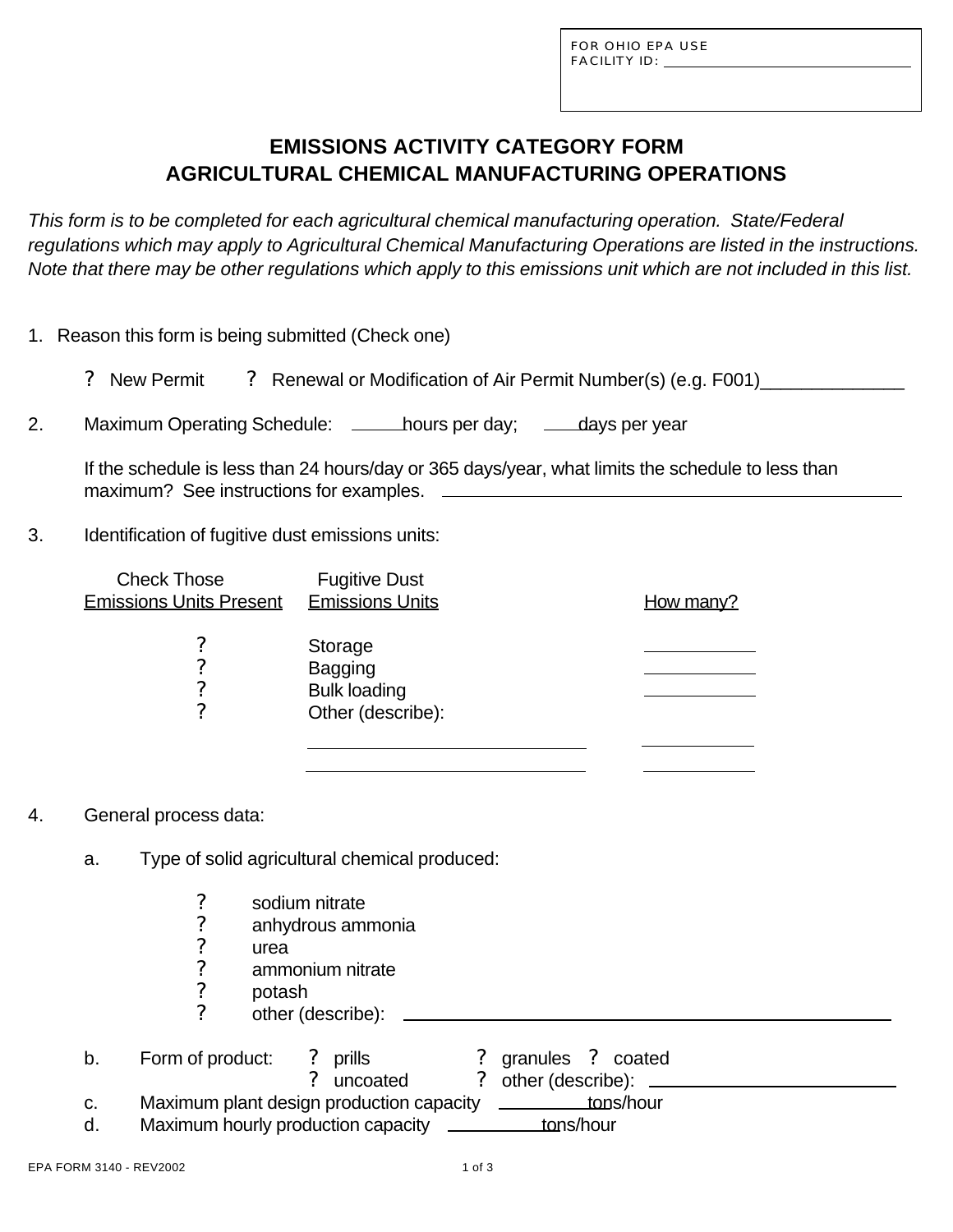- e. Annual production rate \_\_\_\_\_\_\_\_\_\_tons/year
- f. Type of production process used:
	- ? prilling tower ? prilling towe<br>? granulation<br>? other (descri
	-
	- ? other (describe):
- g. Percentage of annual production bulk loaded into railroad cars: \_\_\_\_\_\_%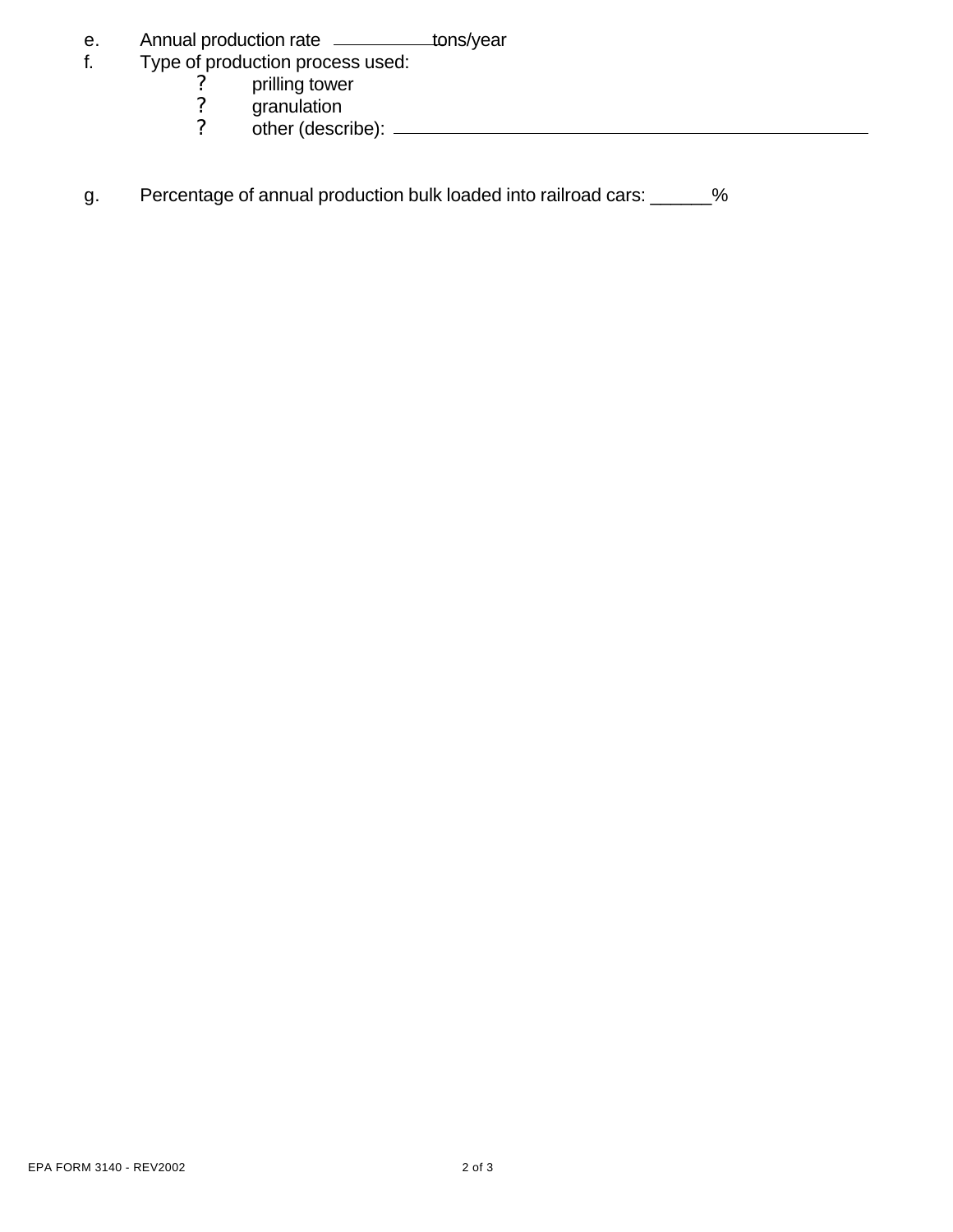5. Control methods to be used for fugitive dust emissions from agricultural chemical manufacturing operations:

| <b>Fugitive Dust</b><br>Activities | <b>Type of Control Method</b>                                                                      | Company<br>ID for<br>Control<br>Equipment | <b>Emissions Egress Point ID</b> | Overall<br>Control<br>Efficiency<br>$(\%)$ |
|------------------------------------|----------------------------------------------------------------------------------------------------|-------------------------------------------|----------------------------------|--------------------------------------------|
| Storage                            | ? Hood, vent to fabric filter<br>? Other (describe):                                               |                                           |                                  |                                            |
| <b>Bagging</b>                     | ? Hood, vent to fabric filter<br>? Other (describe):                                               |                                           |                                  |                                            |
| <b>Bulk loading</b>                | ? Telescopic chutes<br>? Telescopic chutes with aspiration to fabric filter<br>? Other (describe): |                                           |                                  |                                            |
| Other (describe):                  | (describe):                                                                                        |                                           |                                  |                                            |
|                                    |                                                                                                    |                                           |                                  |                                            |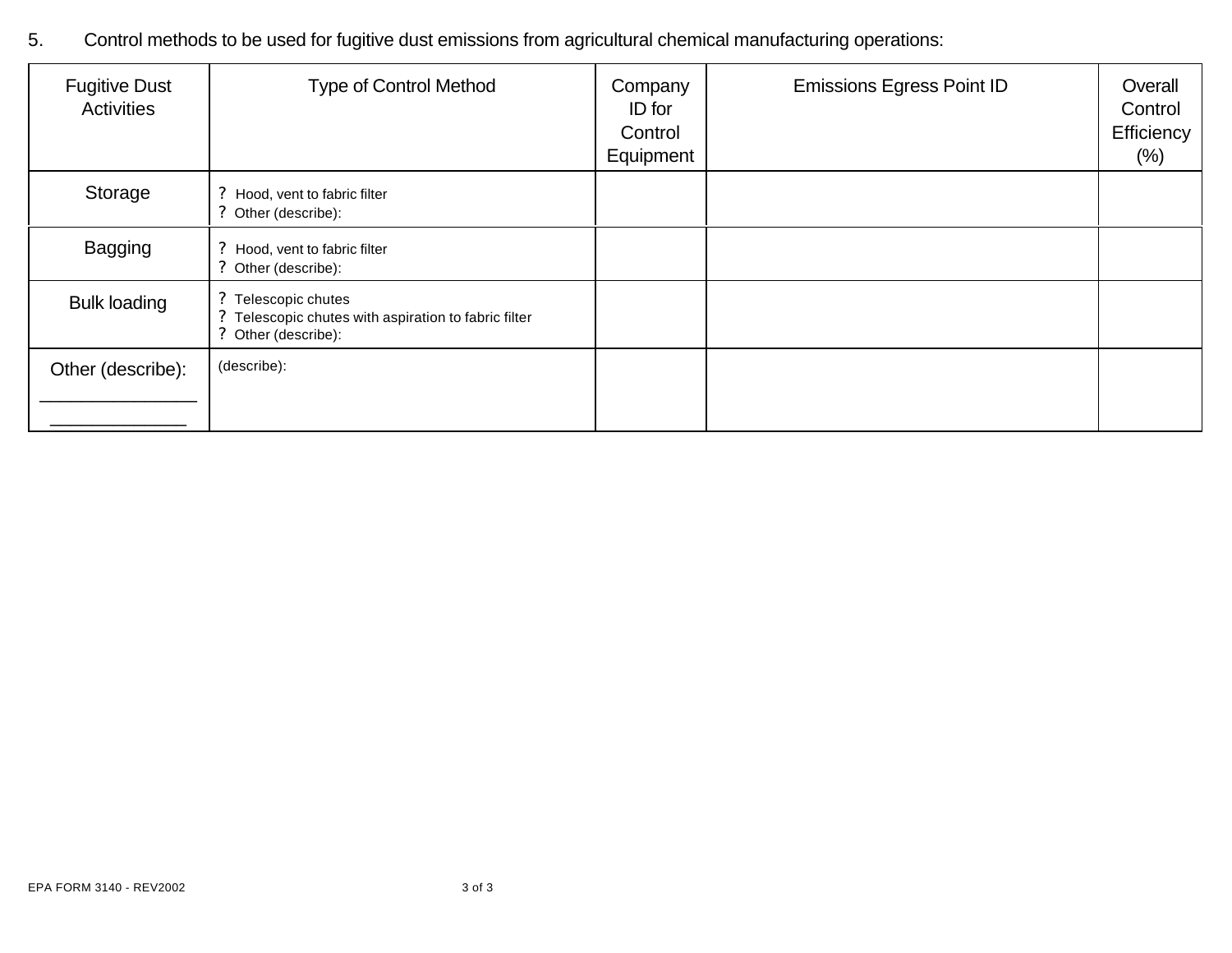## **INSTRUCTIONS FOR COMPLETION OF THE EMISSIONS ACTIVITY CATEGORY FORM FOR AGRICULTURAL CHEMICAL MANUFACTURING OPERATIONS**

#### **GENERAL INSTRUCTIONS:**

Provide complete responses to all applicable questions. If an item does not apply to the emissions unit, write in "Not Applicable" or "NA." If the answer is not known, write in "Not Known" or "NK." If you need assistance in understanding a question after reading the instructions below, contact your Ohio EPA District Office or Local Air Agency for assistance. Submittal of an incomplete application will delay application review and processing. In addition, the application may be returned as incomplete if all applicable questions are not answered appropriately.

#### **APPLICABLE REGULATIONS:**

*The following State and Federal Regulations may be applicable to agricultural chemical manufacturing facilities. Note that there may be other regulations which apply to this emissions unit which are not included in this list.*

Federal: 40 CFR 60, (NSPS) Subparts A, T, U, V, W, X, HH, PP, OOO, UUU 40 CFR 63, (MACT) Subparts A, AA, BB, MMM

State: Ohio Administrative Code (OAC) Rules: 3745-31-02 (Permit to Install) 3745-35-02 (Permit to Operate) 3745-17-07 (Control of Visible Particulate Emissions from Stationary Sources) 3745-17-11 (Restrictions on Particulate Matter Emissions from Industrial Processes)

If you would like a copy of these regulations, contact your Ohio EPA District Office or Local Air Agency. State regulations may also be viewed and downloaded from the Ohio EPA website at http://www.epa.state.oh.us/dapc/regs/regs.html. Federal regulations may be viewed and downloaded at http://www.epa.gov/docs/epacfr40/chapt-I.info/subch-C.htm.

### **CALCULATING EMISSIONS:**

Manufacturers of some types of emissions units and most types of control equipment develop emissions estimates or have stack test data which you can request. Stack testing of the emissions may be done. Emissions unit sampling test data may be either for this emissions unit or a similar one located at the facility or elsewhere. You may develop your own emission factors by mass balance or other knowledge of your process, if you can quantify inputs and outputs accurately. You may be able to do this on a small scale or over a short period of time, if it is not practical during regular production. If you have control equipment, you may be able to quantify the amount of pollutants collected over a known time period or production amount. Any emission factor calculation should include a reference to the origin of the emission factor or control efficiency.

USEPA has developed emission factors for many types of emissions units and published them in a document titled "Compilation of Air Pollutant Emission Factors, AP-42", available from the following website: http://www.epa.gov/ttn/chief/ap42/index.html. See Chapter 8 for emissions from specific categories in the Inorganic Chemical Industry.